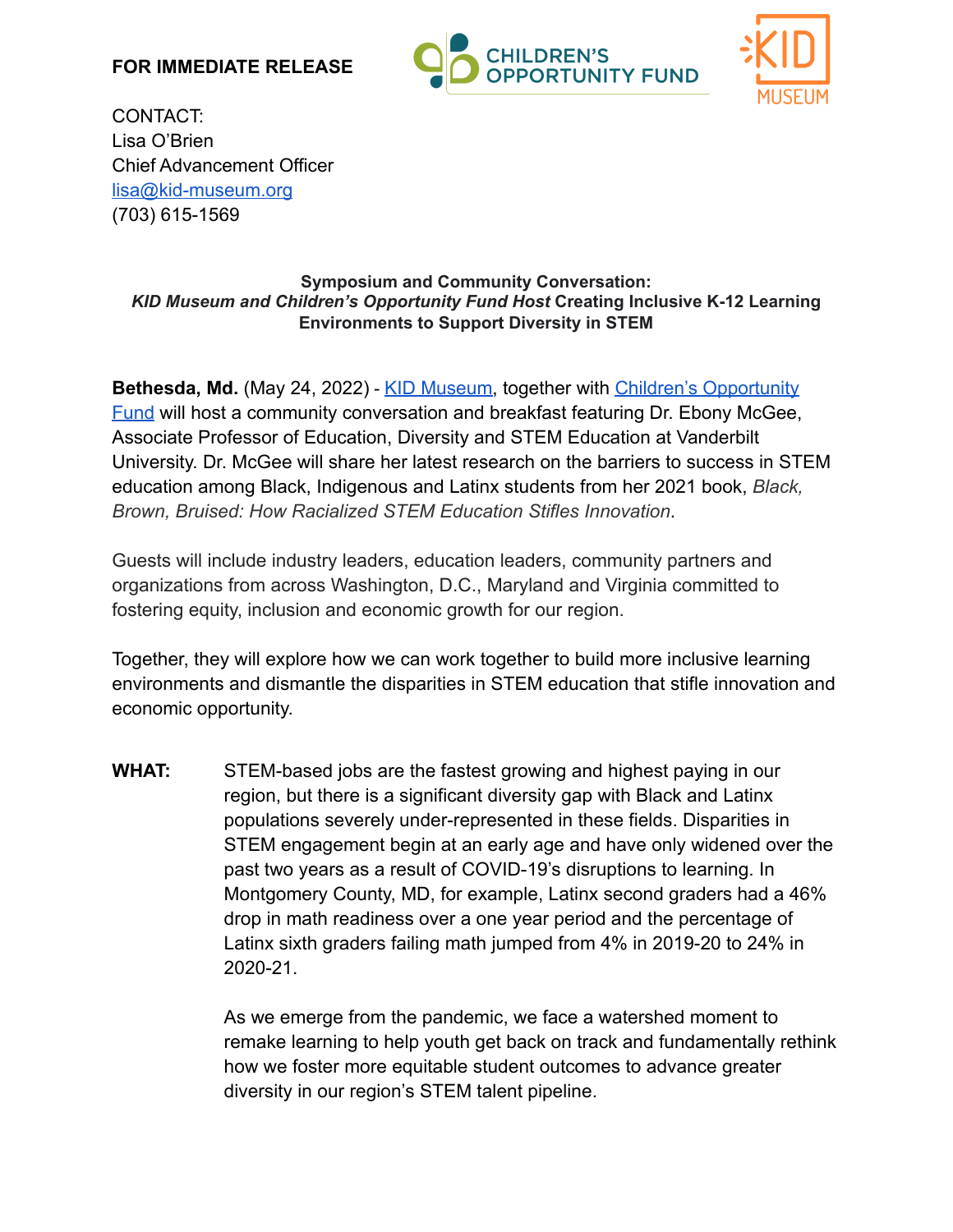### **FOR IMMEDIATE RELEASE**





CONTACT: Lisa O'Brien Chief Advancement Officer [lisa@kid-museum.org](mailto:lisa@kid-museum.org) (703) 615-1569

**WHEN:** Wednesday, May 25, 2022 8:30 - 11 a.m.

# **WHERE: KID Museum Bethesda Metro Center** 3 Bethesda Metro Center Bethesda, MD 20814 *(plaza level/street level with Wisconsin Avenue)* **Metro:** Red Line to Bethesda Metro Center

### **WHO:** Following Dr. McGee's introductory remarks, she will join a panel discussion with esteemed guests and education leaders:

David Coronado, Program Officer, The Lemelson Foundation Dr. Shanika Hope, Director of Tech Education, Google Dr. Monifa McKnight, Superintendent, Montgomery County Public Schools Byron Johns, Chair, Montgomery County NAACP Parent Council *(Facilitator)*

For more information about KID Museum or to attend the Symposium, please contact Lisa O'Brien at [lisa@kid-museum.org](mailto:lisa@kid-museum.org) or (703) 615-1569.

###

#### **About KID Museum**

KID Museum is an experiential, creative learning center based in the Washington D.C. region. The organization fosters the "Mind of a Maker" and empowers the next generation of changemakers with the skills to invent the future. Through hands-on programs, KID Museum challenges young people to be active makers, building agency, confidence, and creative problem-solving skills. KID Museum designs and delivers programs across the full continuum of learning for K-8 students in partnership with